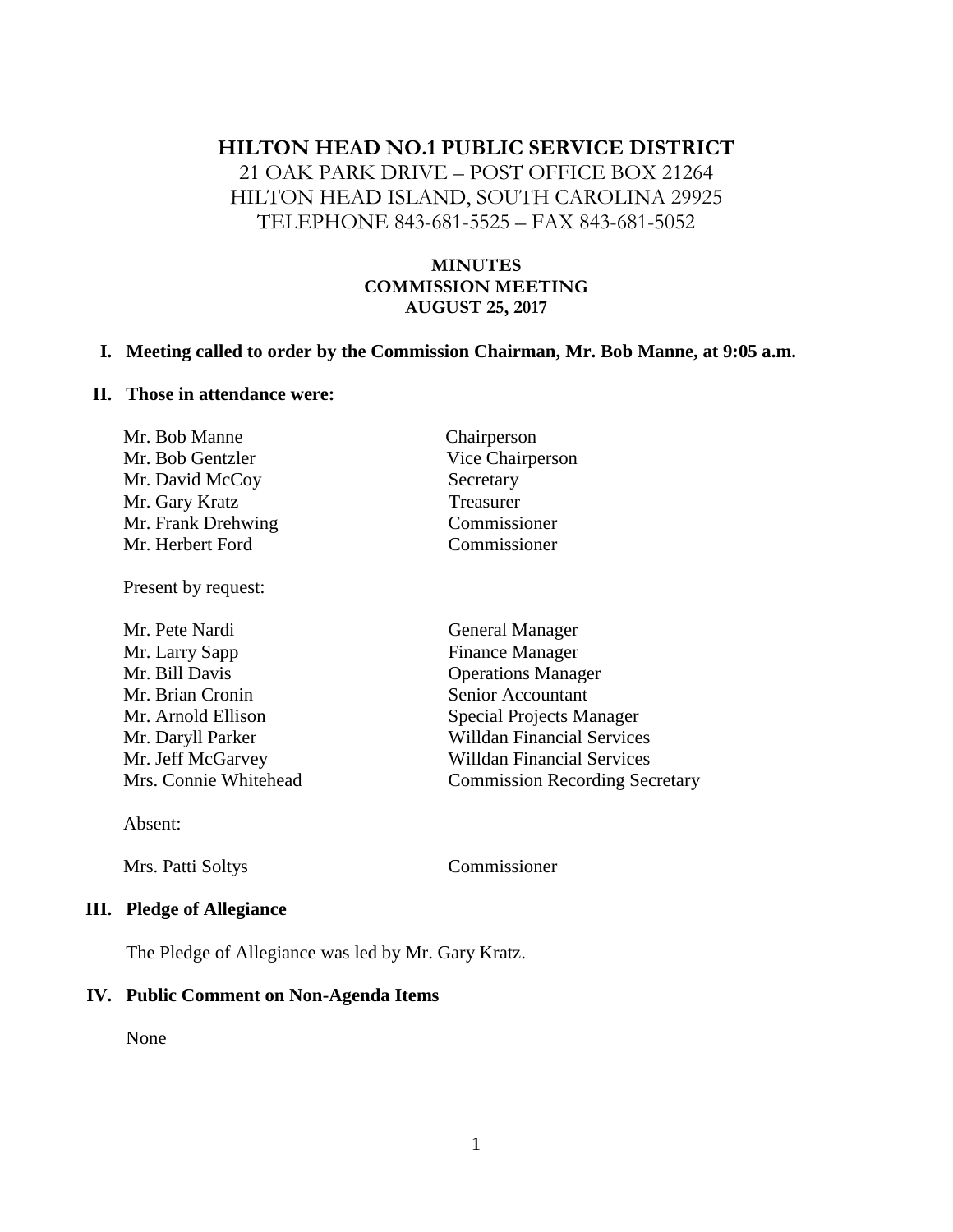# **V. Adoption of the Draft Minutes of the July 25, 2017, Regular Meeting**

#### Key Discussion Points

• Mr. Gentzler suggested his comments under the adoption of minutes section be corrected to reflect that his comments regarding competitive bids for the audit were held during board discussions, not during the Finance Committee meeting.

#### Action

• Mr. Drehwing moved to adopt the minutes as revised. Mr. Gentzler seconded. The motion passed unanimously.

### **VI. Adoption of Resolution Authorizing Series 2017A Front-Foot Assessment**

#### Key Discussion Points

- Mr. Sapp presented a resolution prepared by District's bond counsel. The purpose is to authorize the imposition of the front-foot assessments on 84 parcels related to the 2017A Front Foot Assessment Revenue Bond that will close on August 21, 2017.
- A detailed background memo is included in the agenda packet.

Action

• Mr. Drehwing moved to adopt the resolution. Mr. McCoy seconded. The motion passed unanimously.

### **VII. Adoption of Resolution Authorizing the Series 2017B SRF Bond Resolution**

### Key Discussion Points

- Mr. Sapp presented a resolution prepared by District's bond counsel. The purpose is to approve the financing of the construction of the regional lift stations and upgrades through SRF borrowing and the loan amount not to exceed \$1,400,000.
- A detailed background memo is included in the agenda packet.

### Action

• Mr. Drehwing moved to adopt the resolution as presented. Mr. Gentzler seconded. The motion passed unanimously.

### **VIII. Commissioner and Committee Reports**

### **A. Planning & Operations Committee**

#### Key Discussion Points

- The Committee met on August 9.
- A copy of the minutes and meeting documents are included in the agenda packet.
- Work on Dillon Road has begun.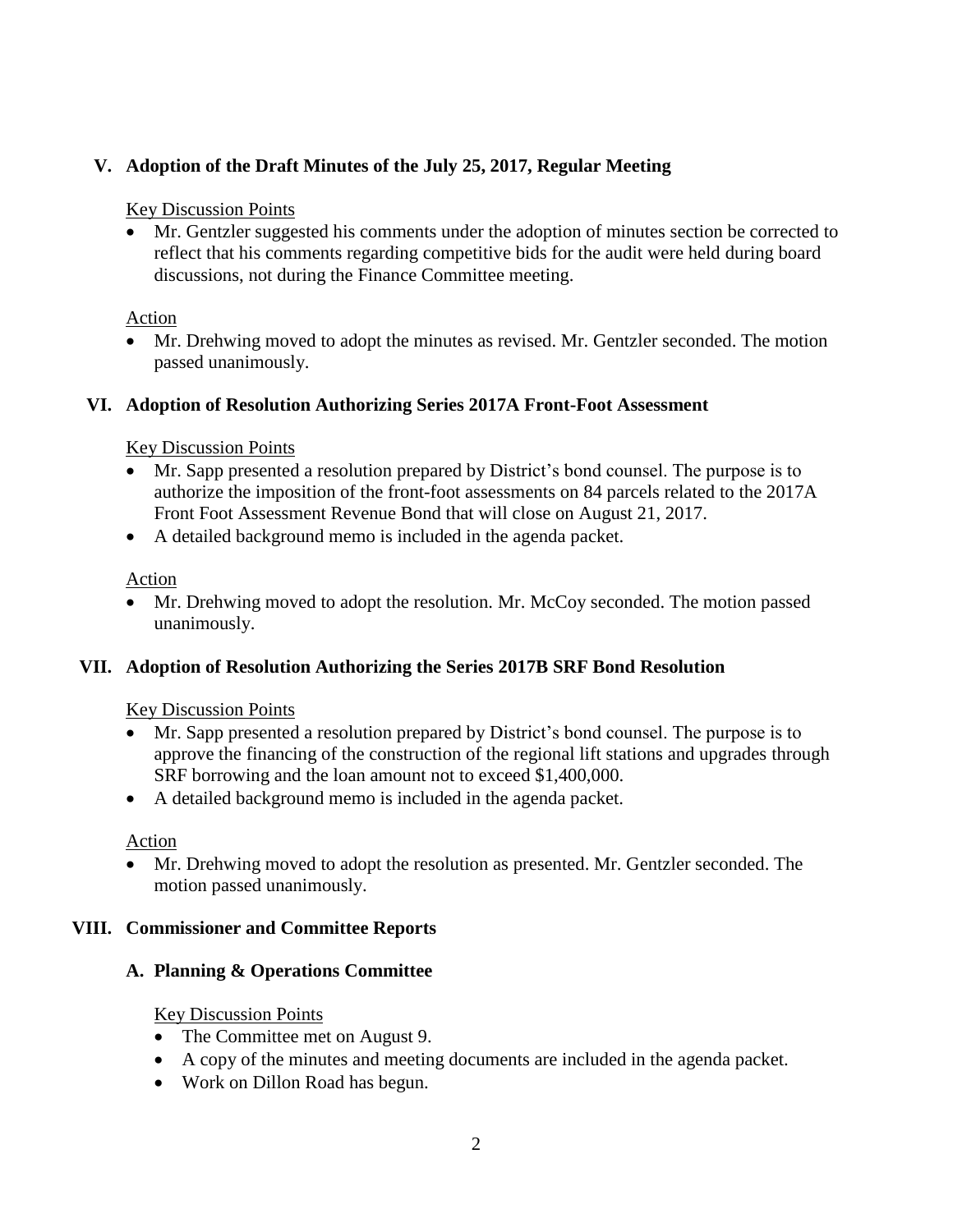• Mr. Drehwing said that he feels the proposed asset replacement management study is premature, and should follow the completion of the rate study.

# **IX. General Manager's Report**

Key Discussion Points

- Mr. Nardi presented the General Manager's report.
- A copy is included in the agenda packet.
- Mr. Nardi thanked the board for their work on the GM evaluation.
- Mr. Gentzler asked how the customer portal is progressing. Mr. Nardi responded that the customer portal has not been implemented yet because it has not reached an adequate level of customer intuitiveness. Staff is working with Sensus to improve upon the system.

## **X. New Business**

None

# **XI. Rate Study Kick-off Workshop**

# **Key Discussion Points**

- Mr. Daryll Parker and Mr. Jeff McGarvey of Willdan Financial Services gave a presentation on the rate study.
- A copy of the PowerPoint presentation is included in the agenda packet.
- Among the topics discussed for consideration:
	- o Does the PSD want to move from a current 4-block volumetric rate to a simpler 3 tier rate?
	- o If a 4-block structure is preferred, does the PSD want to utilize a lifeline amount on water?
	- o Does the PSD want to move toward a monthly base charge that is based on water meter size?
	- o Does the PSD want to consider a uniform rate structure for commercial users?
	- o Does the PSD want to charge a fats/oils/grease surcharge for restaurants?
	- o Does the PSD want to contract with Willdan to develop an asset management analysis for the purpose of planning future renewal and replacement of exisiting assets?
	- o Does the PSD want to go to a meter size base rate structure, with larger meters paying higher base rates?
- Mr. Ford likes the idea of keeping the commercial rate higher than the residential rate. Mr. Gentzler disagreed, stating that it's an added burden to residential customers. He is also curious as to what the rational was in setting the commercial rate.
- Mr. Nardi said that the PSD has previously discussed its role as a vehicle of economic development on the island, and offering commercial users a more uniform rate could help to achieve that.
- Mr. Ford stated that the PSD has been making financial decisions rather than policy decisions, and while finances should be considered, this is the wrong approach.